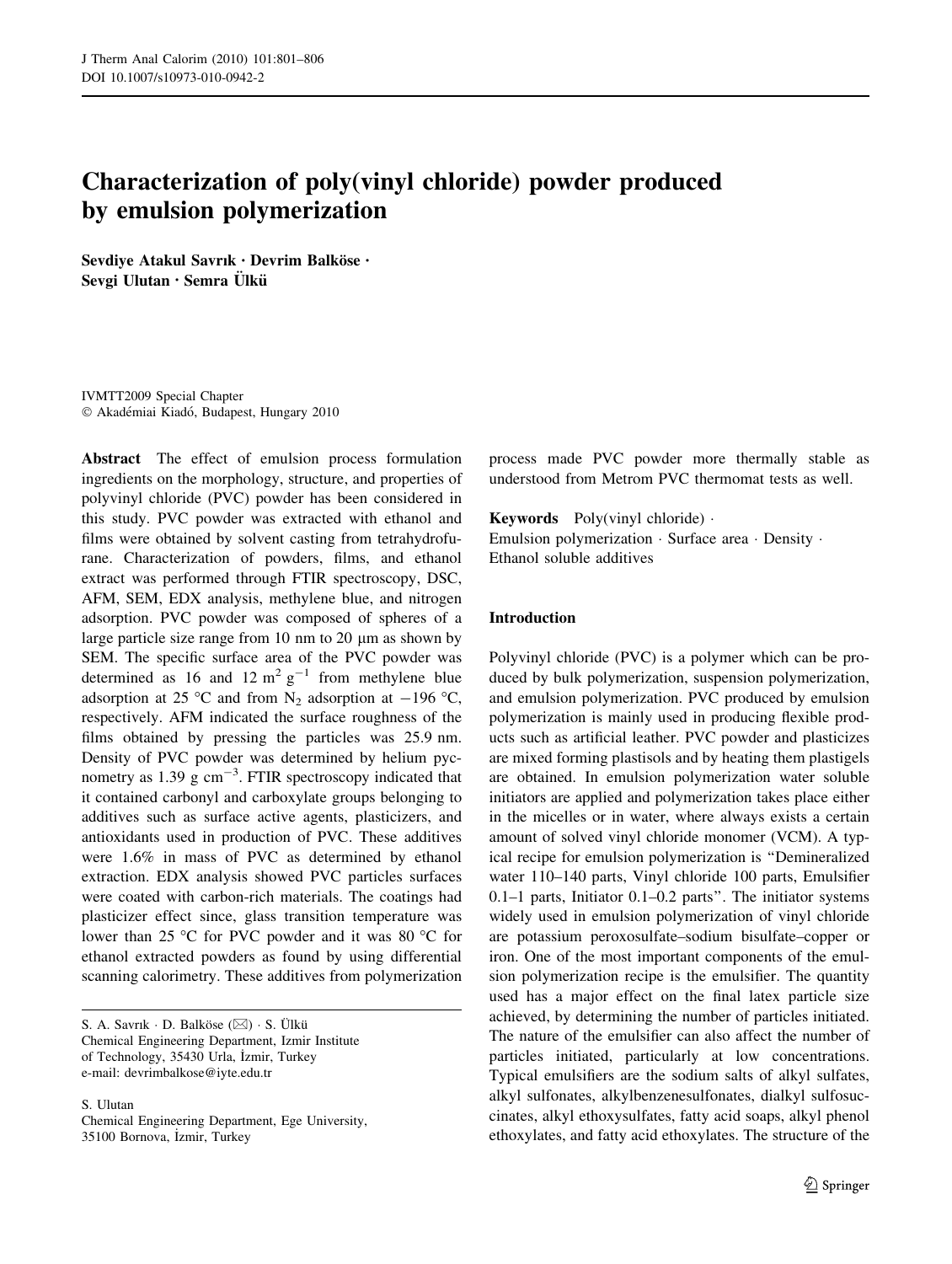particles (agglomerates) formed by removing the water is important in determining the final properties of the plastisol. For this reason a spray drier is normally employed to isolate the solid product. Dried agglomerates of primary PVC particles are collected by cyclone and bag-filter and then usually ground (milling) by pulverizer [\[1](#page-4-0)].

The emulsion PVC is used in plastisol production. Molecular mass, amount and type of emulsifier, mean particle size, and particle size distribution of PVC resin effect the rheology of PVC plastisols [[2,](#page-4-0) [3\]](#page-5-0).

PVC is dehydrochlorinated when heated during processing as shown by Eq. 1.

$$
-CH_2CHCl-CH_2CHCl-CH_2CHCl-CH_2CHCl
$$
  
-CH\_2CHCl-CH\_2CHCl-CH\_2CHCl  $\longrightarrow$  -CH=CH-CH  
=CH-CH=CH-CH=CH-CH=CH-CH=C+ HCI  
(1)

Heat stabilizers such as metal soaps, zeolites, antioxidants are added to PVC to prevent dehydrochlorination during processing. As an example substitution of a labile chlorine atom by a carboxylate group of a zinc soap according to Frye and Horst Mechanism is shown in Eq. 2 [\[4](#page-5-0)].

$$
(RCOO^{-1})_2 Zn + 2R_1 - Cl \longrightarrow 2RCOOR_1 + ZnCl_2 \qquad (2)
$$

In this study characterization of an emulsion type PVC that was used in our previous research [[5–9](#page-5-0)] on PVC thermal stabilization, PVC–silica composite preparation, biobased plasticizer testing was attempted to be made. For this purpose PVC was extracted with ethanol and films were prepared by solvent casting or dry pressing. Physical and chemical properties of the powders, films, and ethanol extracts were determined by advanced analytical methods.

#### Experimental

The PVC powder (PVC p), PETVINYL E38/74 from PETKIM was ethanol extracted for isolating additives from polymerization step. Five g PVC powder was extracted with  $300 \text{ cm}^3$  ethanol by using a Soxhlet extractor. The extracted powder was dried and called as ethanol extracted powder (EE PVC p). The ethanol phase was dried to obtain ethanol soluble additives. The extractions were done in duplicates to produce EE PVC p1 and EE PVC p2. The additives isolated with ethanol extraction, ethanol extracted PVC and PVC powder itself were attempted to be analyzed in this study. Films were prepared from PVC powder (PVC f), ethanol extracted PVC powder 1 (EE PVC f1), and ethanol extracted PVC powder 2 (EE PVC f2), by solvent casting from tetrahydrofuran.

Surface characterization of emulsion PVC powder was made by adsorption of methylene blue (MB) on PVC, nitrogen adsorption, color test, density measurement, scanning electron microscopy (SEM), dispersive X-ray analysis (EDX), atomic force microscopy (AFM), energy, and Fourier transform infrared spectroscopy (FTIR).

2, 4, 6, 8, 10, 12, 14, 16, 18, and 20 mg dm<sup>-3</sup> methylene blue solutions were prepared and 0.2 g of PVC powder was added to 100 cm<sup>3</sup> of each solution. Adsorbed amount of methylene blue was determined after equilbriation in dark at 298 K for 1 week period. Perkin Elmer UV–visible spectrophotometer was used for concentration measurements.

Nitrogen adsorption of PVC samples at 77 K was taken using micrometrics ASAP 2000.

SEM micrographs of gold coated PVC powder and were taken by a Phillips XL-30S FEG type scaning electron microscope. Chemical composition of the surface was determined by EDX analysis using the same instrument. MMSPM Nanoscope IV type instrument was used for AFM of the films obtained by pressing the PVC powder under 10 tons force. Quantachrome, Ultrapycnometer 1000 is used to determine the density of PVC powder. DSC analysis of PVC powders and ethanol extracts was done by heating the samples at 10  $^{\circ}$ C min<sup>-1</sup> rate up to 200  $^{\circ}$ C using Shimadzu DSC-50 differential scanning calorimeter. FTIR spectra of PVC powder, ethanol extracted powder, and PVC film prepared from tetrahydrofuran by solvent casting were obtained by Shimadzu FTIR 8210 spectrophotometer. Thermal stability of the PVC samples was tested with Methrom 763 PVC Thermomat apparatus.

# Results and discussion

#### Morphology of powders

Emulsion PVC powders were spherical in shape and small particles are agglomerated on the surfaces of large particles as seen in Fig. [1.](#page-2-0) There are particles having diameter larger than  $20 \mu m$  and as small as  $10 \text{ nm}$ .

AFM micrographs of surface of the films obtained by pressing the particles surface in Fig. [2](#page-2-0) indicated fusion of the particles under pressure. The particle size of the particles was in the range of 100–500 nm. The surface roughness of the films obtained by pressing the particles was determined to be 26 nm.

## Surface area

Methylene blue adsorption isotherm of the powders at 25  $\degree$ C shown in Fig. [3](#page-2-0) fitted to Langmuir adsorption model shown in Eq. [3](#page-2-0) with a correlation coefficient of 0.98 and Langmuir constants  $Q_m$  and  $K_L$  were found as 6.18 mg g<sup>-1</sup> and  $1.36 \text{ dm}^3 \text{ mg}^{-1}$ , respectively. Assuming MB molecule covers an area of 1.38  $\text{nm}^2$  [[10\]](#page-5-0) on the surface, the specific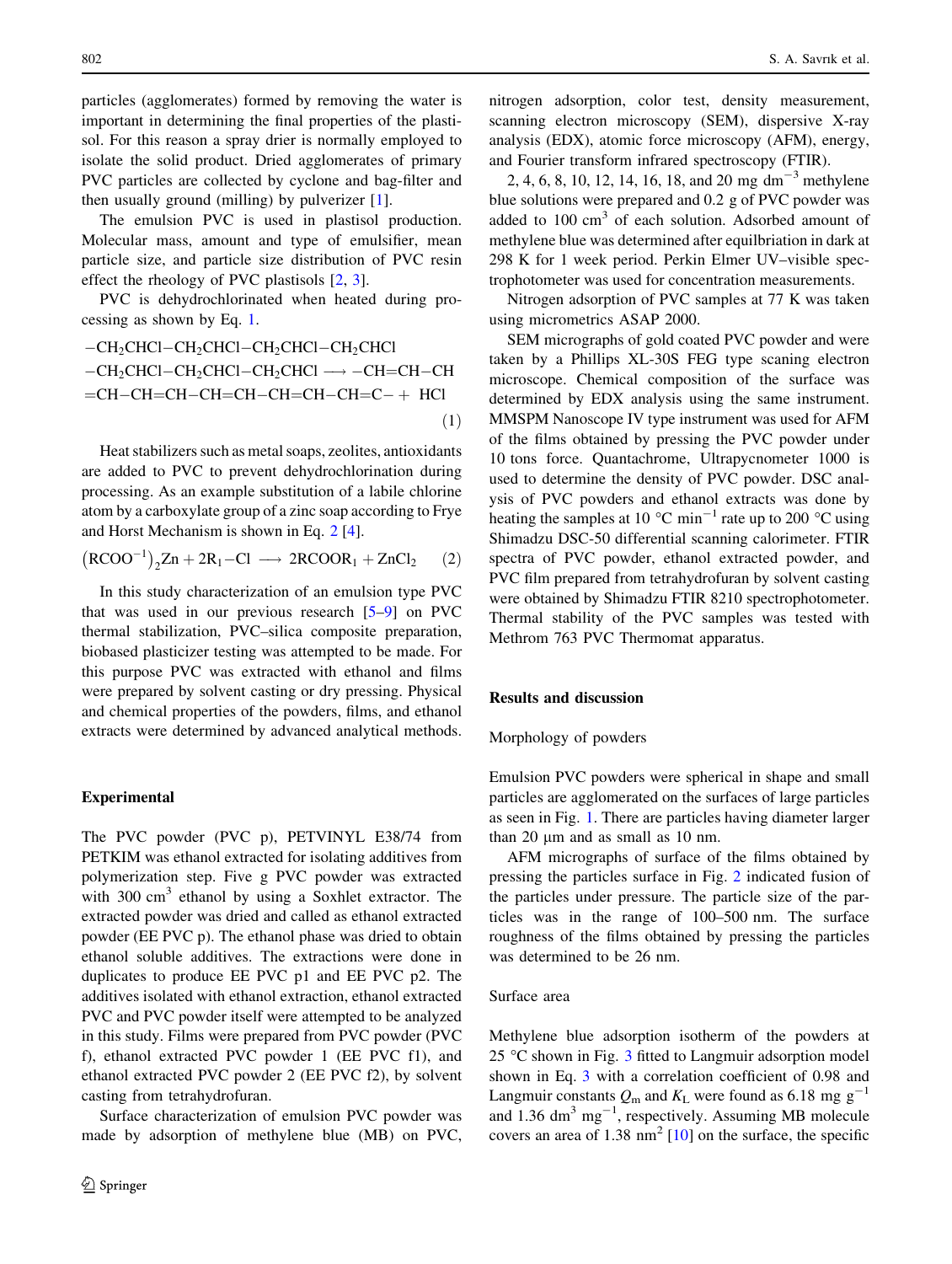<span id="page-2-0"></span>

Fig. 1 Micrographs of PVC powder



Fig. 2 Top view of PVC powder pellet; left side 3D and right side 2D, scale: 1.5 µm



Fig. 3 Adsorption isotherm of methylene blue on PVC powder at  $25^{\circ}$ C

surface area of the PVC powder was calculated as 16 m<sup>2</sup>  $g^{-1}$ .

$$
\frac{1}{Q_{e}} = \frac{1}{Q_{m}} + \frac{1}{K_{L}Q_{m}} \frac{1}{C_{e}}
$$
\n(3)

where  $K_{\text{L}} =$  Langmuir constant (L mg<sup>-1</sup>),  $Q_{\text{e}} = \text{MB}$  concentration at equilibrium in powder (mg  $g^{-1}$ ),  $C_e = MB$ concentration at equilibrium in solution (mg  $L^{-1}$ ),  $Q_m =$ MB concentration when monolayer forms onto particle surface  $(mg g^{-1})$ .

Nitrogen adsorption isotherm is plotted for volume adsorbed  $\text{ (cm}^3 \text{ g}^{-1})$  versus relative pressure and given in Fig. 4. While Langmuir model gives  $12 \text{ m}^2 \text{ g}^{-1}$ , BET model gives 8  $m^2$  g<sup>-1</sup> surface area for nitrogen adsorption. The surface area values found from methylene blue and nitrogen adsorption are close to each other.

Density of PVC powder was determined by helium pycnometry and average density was  $1.39$  g cm<sup>-3</sup>. Thus the specific volume of PVC powder, inverse of the density is 0.71 cm<sup>3</sup>  $g^{-1}$ . Assuming adsorption occurring on the external surface of the spherical particles and using the surface area and volume of the particles average particle diameters were calculated as 264 and 300 nm from methylene blue and nitrogen adsorption, respectively.

Elemental composition of surfaces of powders (p) and films (f) on hydrogen free basis shown in Table 1, suggested that PVC particle surfaces were coated by the carbon-rich materials found in emulsion process additives. When the powders were extracted with ethanol the carbon content of the surface was decreased from 80 to 63% and 71% in mass for two parallel runs, respectively. The chlorine content of the powder surface (18%) was much lower than the expected theoretical value of (60%). When the powder was extracted with ethanol, chlorine content of the surface increased to 36 and 27% in mass for two parallel runs, respectively. When films were prepared from PVC powder/PVC p and PVC powder 1/PVC p1 extracted with ethanol an even distribution of carbon-rich material was obtained and the carbon/content was decreased to 59



Fig. 4 Adsorption isotherm of nitrogen gas at  $-196$  °C

Table 1 Elemental composition of PVC surface on hydrogen free basis by EDX analyses, in Mass%

|               | Element Theoretical PVC EE PVC EE PVC PVC PVC |    | p1 | D2 |    | f2 |
|---------------|-----------------------------------------------|----|----|----|----|----|
| $\mathcal{C}$ | 40                                            | 80 | 63 | 71 | 59 | 51 |
| O             |                                               |    |    |    |    |    |
| Π             | 60                                            | 18 | 36 | 27 | 30 |    |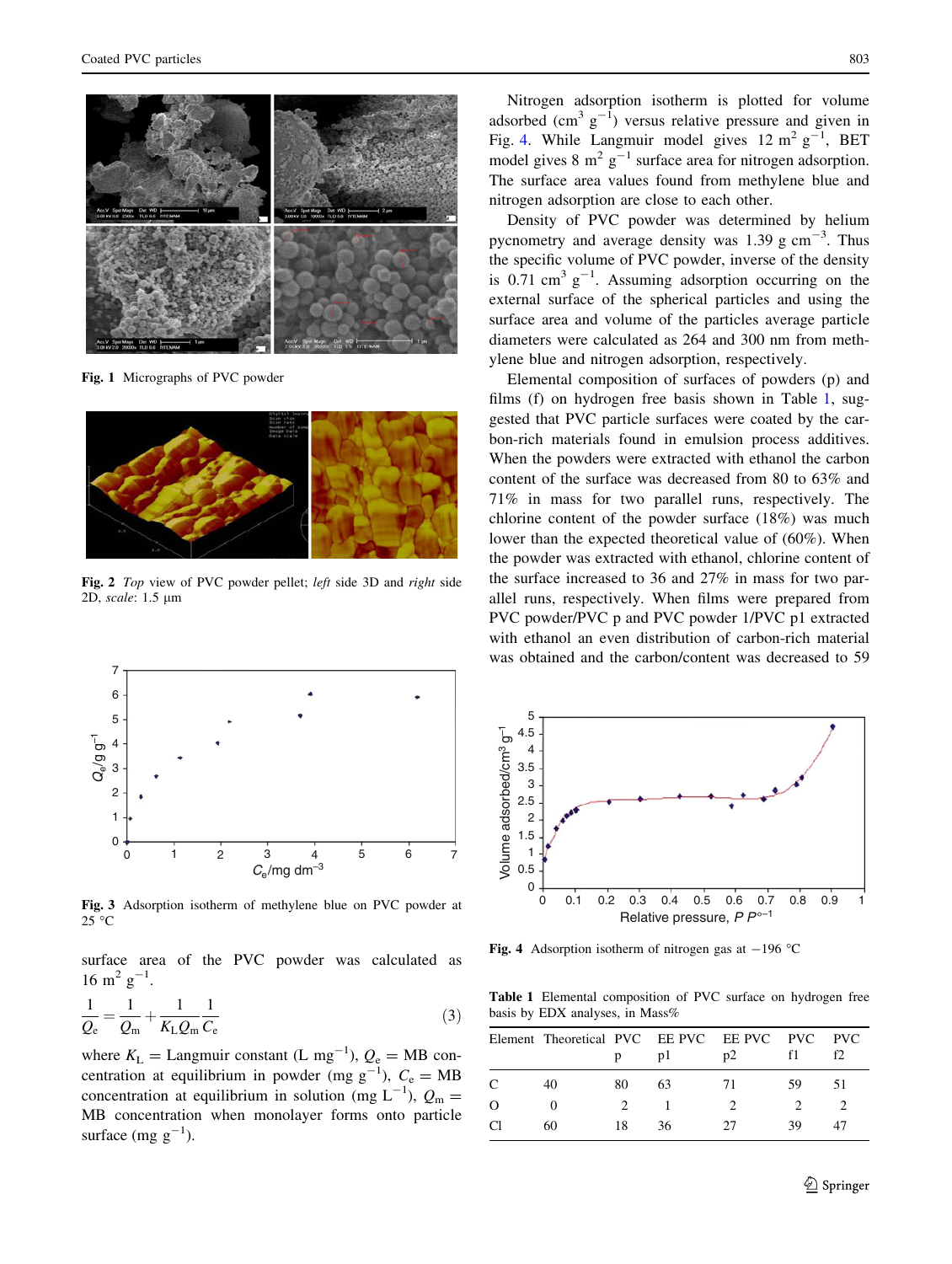and 51% in mass, respectively, and the chlorine content was increased to 39 and 47%, respectively.

Figure 5a shows the FTIR spectrum of PVC powder. The peaks in the region of  $600-700$  cm<sup>-1</sup> correspond to C–Cl stretching vibrations. These peaks are of complex origin and depend on the conformational structure of the polymer and the spatial position of the atoms surrounding the C–Cl bonds. The peak at  $2920 \text{ cm}^{-1}$  corresponds to –CH<sub>2</sub>– and –CH– stretching groups. The two peaks at 1257 and 1321 coresspond to –CH in –CHCl stretching groups [\[8](#page-5-0)]. The FTIR spectrum of ethanol extract in Fig. 5b had carbonyl streching vibrations at  $1740 \text{ cm}^{-1}$  and carboxylate streching vibrations at  $1540 \text{ cm}^{-1}$ . Thus the ethanol extract which possibly consists of surface active agents, plasticizers, and antioxidants used in emulsion polymerization must have carbonyl and carboxlate groups. The amount of these additives was 1.6% of PVC, as determined by ethanol extraction.

DSC curves of PVC p, EE PVC p1, and EE PVC p2 shown in Fig. 6 indicated that while the glass transition point of PVC powder was below room temperature, the extracted powders had 80 $\degree$ C glass transition temperature. The additives used in emulsion polymerization of PVC acted as plasticizers and lowered the glass transition temperature. When these additives were removed by ethanol extraction the glass transition temperature of pure PVC was observed. DSC curves of the waxy ethanol extract 1 and 2



Fig. 5 FTIR spectra of a PVC powder (PVC p), b ethanol extract 1 (EE 1)



Fig. 6 DSC curves of 1 PVC powder, 2 ethanol extracted PVC-1I, 3 ethanol extracted PVC 2 (1 PVC p, 2 EE PVC p1, 3 EE PVC p2)



Fig. 7 DSC curves of 1 ethanol extract 1, 2 ethanol extract 2

in Fig. 7 indicated they had a melting endotherm being maximum at 45 and 55  $^{\circ}$ C, respectively.

Effect of emulsion polymerization additives on PVC thermal stability

PVC thermomat tests of PVC powders and films gave information about dehydrochlorination reactions occurring on heating. The released HCl gas is carried by nitrogen gas through a conductivity cell filled with water. As HCl dissolves in water the conductivity increases. In Fig. [8](#page-4-0) conductivity of water versus time are given for samples heated at 140  $^{\circ}$ C. The point at which the conductivity starts to increase is defined as the induction time and the conductivity reaches to 50  $\mu$ S cm<sup>-1</sup> is called as the stability time. In Figs. [9](#page-4-0) and [10](#page-4-0) induction and stability times for samples heated at 140 and 160 °C are shown. Induction and stability times were shorter at 160  $\degree$ C than 140  $\degree$ C. Dehydrochlorination reaction studied by thermal gravimetry indicated that its activation energy was constant as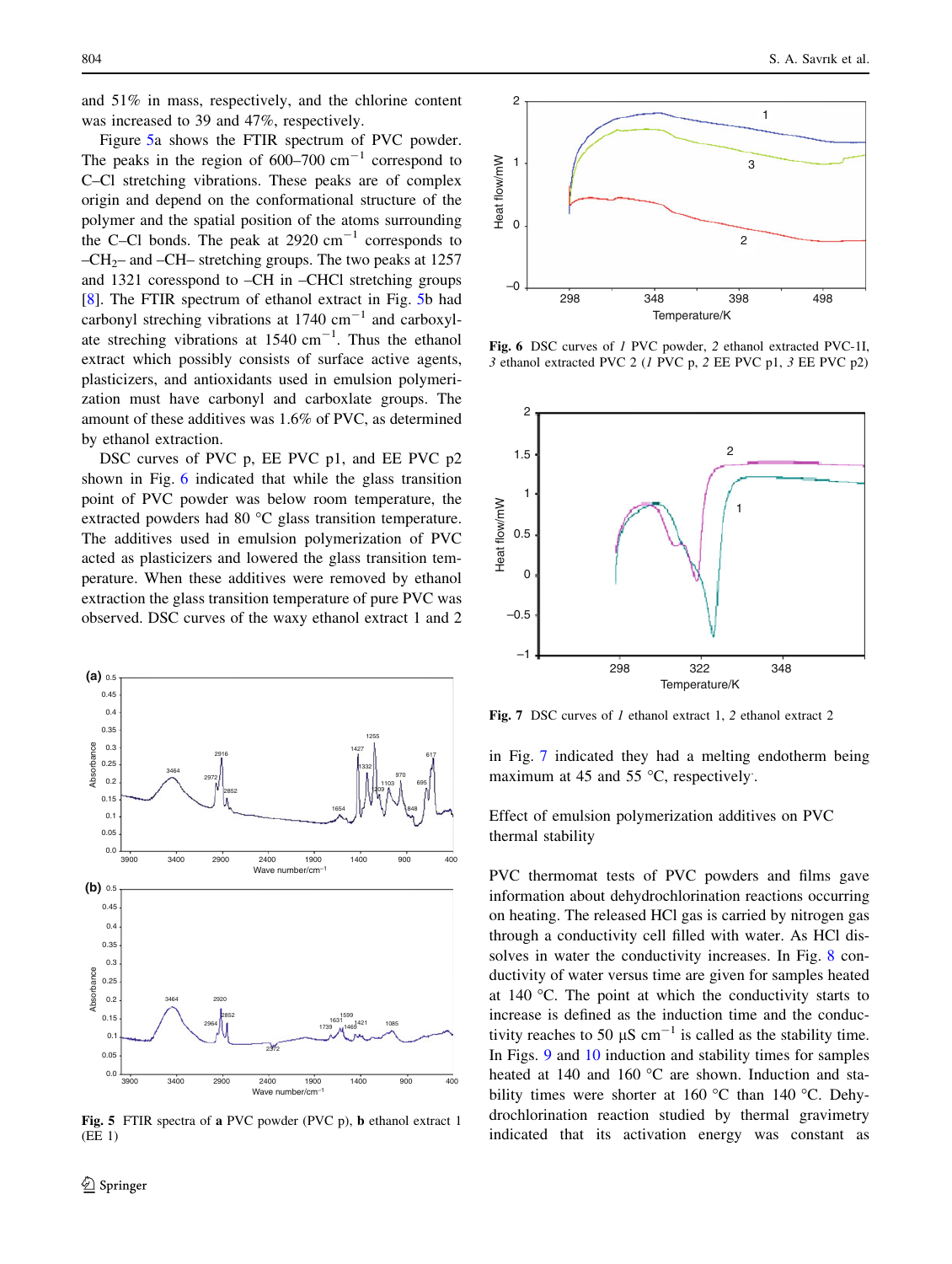<span id="page-4-0"></span>

Fig. 8 PVC thermomat test results of 1 PVC powder, 2 ethanol extracted PVC-1, 3 ethanol extracted PVC-2, and 4 cast film from PVC powder (1 PVC p, 2 EE PVC p1, 3 EE PVC p2, and 4 PVC f)



Fig. 9 Induction times of PVC samples

102 kJ mol<sup>-1</sup> for the conversion range of 0.05-0.7 [\[11](#page-5-0)]. Induction time indicates the time of release of HCl from the samples to the environment. As seen in Figs. 8 and 9 induction time of PVC powder was higher than the ethanol extracted powders and PVC film prepared from PVC powder. This result suggests that the emulsion process additives which possibly coated the surface of PVC particles act as barrier to HCl evolution and retard the transfer of HCl from the bulk to the surrounding. Therefore, the removal of coating in extraction process or becoming looser on the surface after film casting may render the induction time shorter. When the coating was removed by extraction or when the coating material distributed evenly in the bulk of PVC induction time decreased.

On the other hand the stability times of unextracted and extracted powders were very close to each other. This indicated once the barrier layer was passed by hydrogen chloride molecules formed by dehydrochlorination, no further mass transfer resistance remains behind. Similar behavior was observed when heat stabilizers, zeolites, and



Fig. 10 Stability times of PVC samples

zinc soaps were added to PVC powder. Longer stability and induction times were observed for PVC powder without stabilizers [\[9](#page-5-0)]. This fact could be explained by the/ depleation and tearing of the coated layer on the surface of the powder due to the mechanical forces exerted during mixing process of stabilizers and PVC powder.

## **Conclusions**

PVC powder having 1.39 g  $cm^{-3}$  density was composed of spheres of a large particle size range 20  $\mu$ m and as small as 10 nm as shown by SEM. AFM indicated the surface roughness of the films obtained by pressing the particles was 25.9 nm. The specific surface area of the PVC powder was determined as 16 and 12  $m^2$  g<sup>-1</sup> from methylene blue adsorption at 298 K and from  $N_2$  adsorption at -196 K, respectively. Emulsion process additives used in production of PVC which have carbonyl and carboxylate groups and act as surface active agents, plasticizers, and antioxidants of PVC was 1.6% in mass. EDX analysis and DSC showed PVC particle surfaces were coated with waxy carbon-rich materials. The coatings had plasticizer effect since the glass transition temperature was lower than 25  $^{\circ}$ C for PVC powder and it was  $80^{\circ}$ C for ethanol extracted powders. As understood from PVC thermomat tests, these additives originating from polymerization process made PVC powder more thermally stable, as well.

Acknowledgements M. C. Yılmaz, F. Potur, F. Üstün, and B. Alp are gratefully acknowledged for their contribution to experimental study.

## References

- 1. Saeki Y, Emura T. Technical progress for PVC production. Prog Polym Sci. 2002;27:2055–131.
- 2. Borroso EG, Duarte FM, Couto M, Maria JM. A rheological study of aging of emulsion and microsuspension based PVC plastisols. J Appl Polym Sci. 2008;109:664–73.